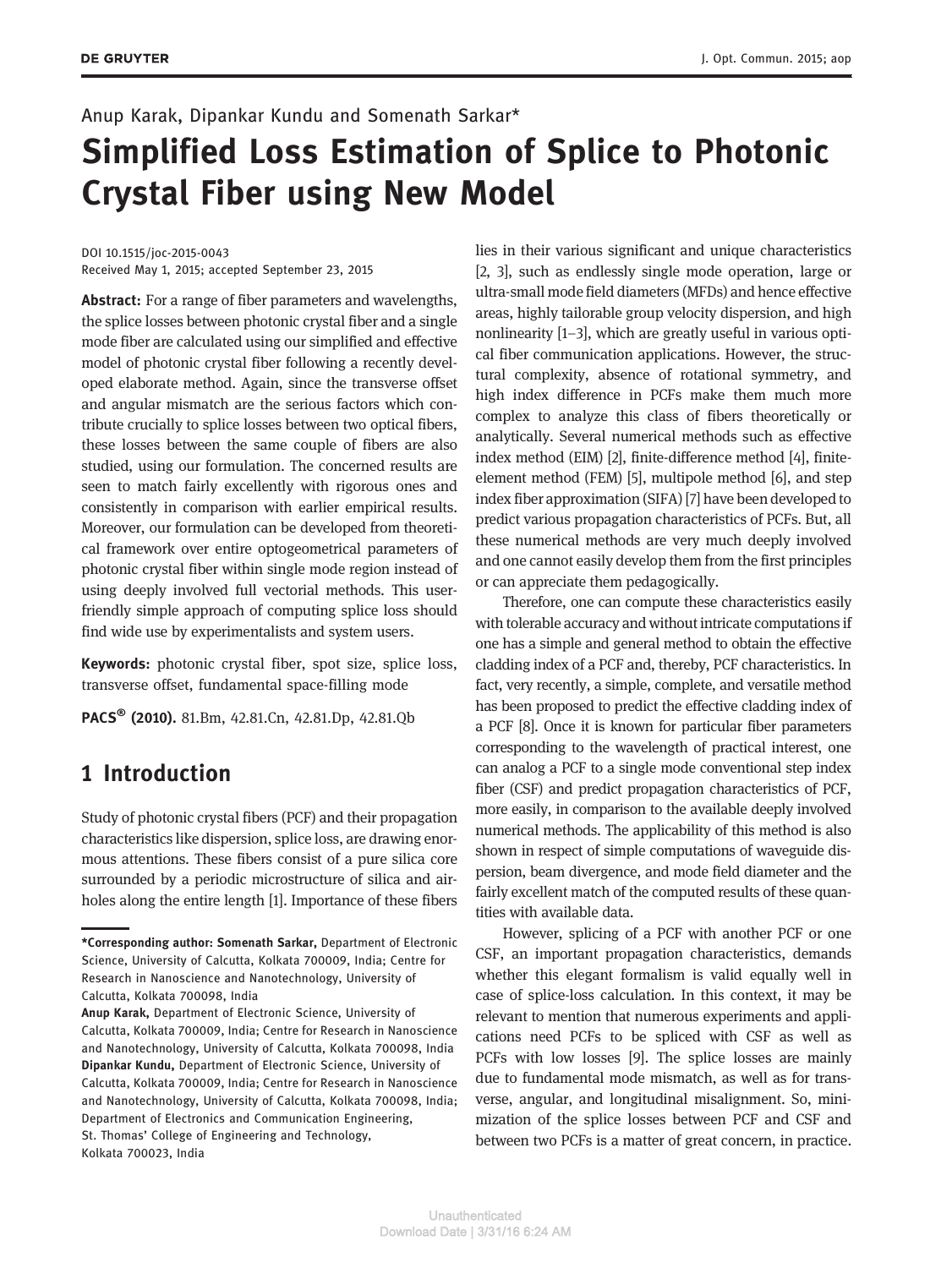If appropriate structure parameters of PCFs based on theoretical or simulative analysis of splice loss are designed, splice loss can be minimized to a great extent.

In the recent past, attention is focused to compute the splice losses of PCF and CSF and various numerical techniques [9–12] have been used to estimate them between a PCF and a CSF and also between two identical PCFs. These techniques are complex in nature. Furthermore, it is essential to have adequate knowledge about the splice losses with respect to different parameters, like air-filling factor or relative air-hole size, hole-pitch of PCFs, so that the splice losses can be minimized by tailoring those PCF parameters [11]. So, as stated above, the development of an easier approach to estimate splice losses between PCF and CSF and also between two PCFs deserves attention as a simpler alternative. This approach should take into account not only all these factors without requirement of much effort and computational time but also should predict such loss in tolerably consistent manner through easy computations by experimentalists.

In this paper, we propose to apply a novel and simplified approach, as stated above, to estimate and predict the splice loss of PCF with a CSF, for the first time, for a range of known fiber parameters and wavelengths of the light. This approach involves evaluation of the effective cladding index of the PCF first, as explained in next section with brief detailing in Appendix, and then the effective normalized frequency or V-parameter and the spot size of the PCF. Also, our method needs computation in less number of relevant coefficients in comparison to the earlier one [8] for fixed wavelength of practical interest. Based on our formalism, we compute the splice losses of PCF and CSF interconnect from the available spot sizes of the PCF and CSF. In addition, we have also used the approach to compute splice loss of the PCF with CSF in presence of transverse offset and angular or tilt mismatch. We also show that our transverse offset spliceloss results are matching reliably with the available results. Further, a comparative study of the splice loss between the PCF and CSF obtained by our EIM, FEM, and SIFA method is carried out in this investigation.

# 2 Theory and analysis

#### 2.1 Preview and formalism for spot size

We consider an all-silica PCF with triangular lattice of uniform air-holes of diameter  $d$ , along the entire length of



Figure 1: Index guided photonic crystal fiber cross-section.

the fiber, as in Figure 1. The holes are placed, symmetrically, around a central defect, made up of silica, acting as the fiber core. The air-hole matrix with lattice-constant or hole-pitch Λ is considered to act as the cladding of the PCF. The structure remains unchanged in the longitudinal direction. Since the core-index  $n_{\text{CO}}$  is greater than the effective cladding index  $n_{FSM}$ , the fiber can guide light by the process of modified total internal reflection like a CSF for longer wavelengths and by photonic bandgap mechanism for shorter wavelengths.

The propagation constants  $\beta$  of the guided modes through the core of the PCF lie within upper and lower limits as follows [2]:

$$
kn_{\rm CO} > \beta > \beta_{\rm FSM} \tag{1}
$$

where  $k = 2\pi/\lambda$ ,  $\lambda$  being the operating wavelength and  $n_{\text{CO}}$  is the refractive index of silica, the core material. Here,  $\beta_{\text{FSM}}$  is the propagation constant of the fundamental space-filling mode (FSM), the fundamental mode in the infinite photonic crystal cladding without any core or defect. This  $\beta_{FSM}$  is the maximum value of  $\beta$  in the cladding region of the said PCF.

Further, the effective cladding index or the index corresponding to the FSM is [2]:

$$
n_{\text{FSM}} = \frac{\beta_{\text{FSM}}}{k} \tag{2}
$$

The procedure to obtain the value of  $n_{FSM}$  for given fiber parameters and wavelength of light using [8] is elucidated in the Appendix section.

In Tables 1 and 2, all the values of the concerned coefficients found from least square fitting are presented in tabular form for the wavelengths  $\lambda = 1.55 \mu m$  and  $\lambda$  = 1.31  $\mu$ m, respectively. These concerned coefficients are used to compute the  $n_{FSM}$  values of the PCF for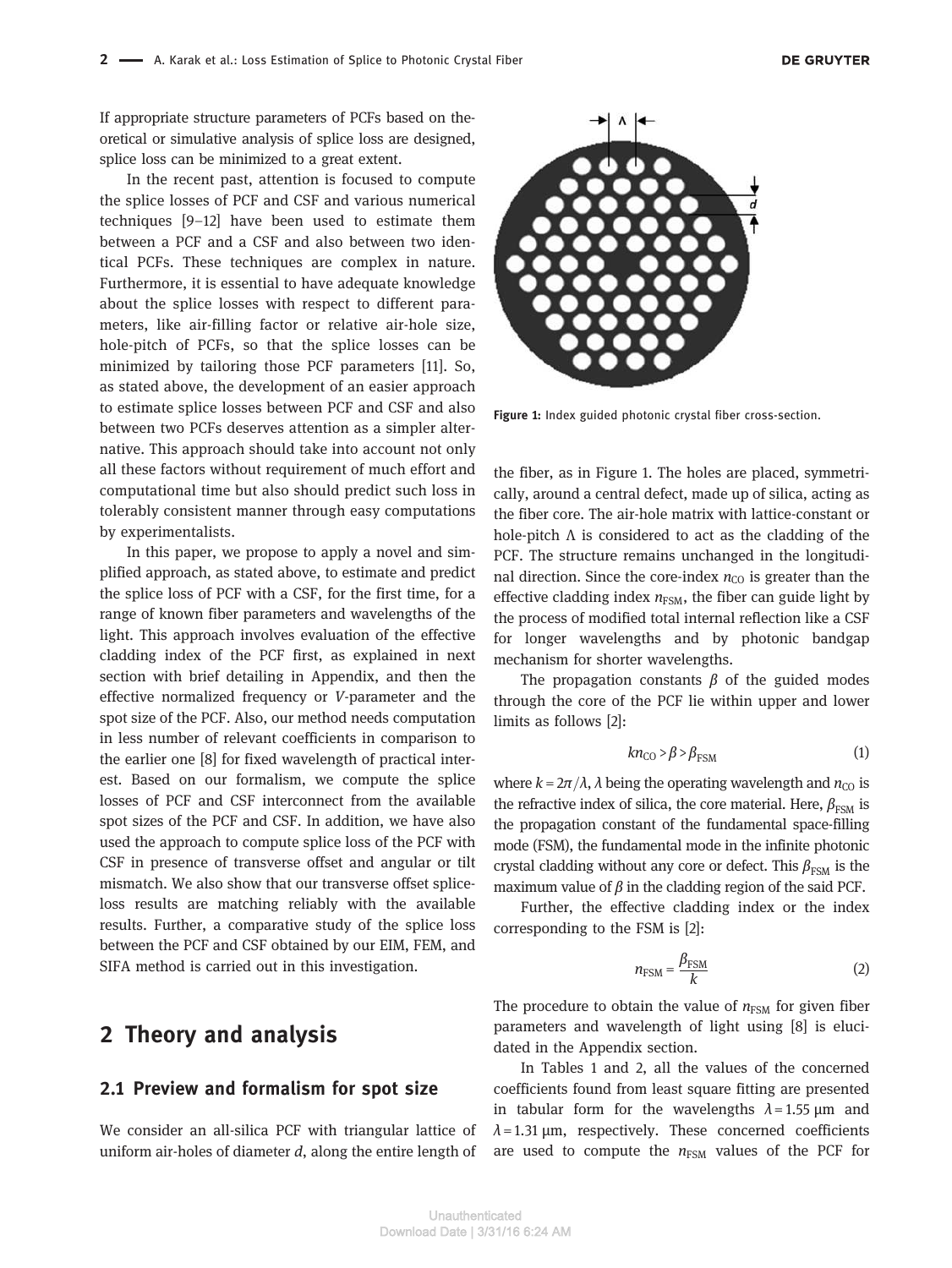Table 1: Values of all coefficients for formulation of fundamental space-filling mode  $n_{FSM}$  at wavelength  $\lambda$  = 1.55  $\mu$ m.

|       |             |             | $\lambda$ = 1.55 $\mu$ m |  |
|-------|-------------|-------------|--------------------------|--|
|       | $i = 0$     | $i=1$       | $i=2$                    |  |
| $A_i$ | 1.433434    | 0.001758    | 0.000007                 |  |
| $B_i$ | 0.061986    | $-0.006817$ | 0.000036                 |  |
| $C_i$ | $-0.424058$ | 0.115440    | $-0.009167$              |  |

Table 2: Values of all coefficients for formulation of fundamental space-filling mode  $n_{FSM}$  at wavelength  $\lambda = 1.31 \ \mu m$ .

|       |             |             | $\lambda$ = 1.31 $\mu$ m |
|-------|-------------|-------------|--------------------------|
|       | $i = 0$     | $i=1$       | $i = 2$                  |
| $A_i$ | 1.430536    | 0.003725    | $-0.000206$              |
| $B_i$ | 0.069106    | $-0.012302$ | 0.000623                 |
| $C_i$ | $-0.377925$ | 0.108040    | $-0.008822$              |

various values of hole-pitch, Λ and relative hole sizes,  $d/\Lambda$  at a fixed wavelength of practical interest.

Now, the effective cladding index  $n_{FSM}$  can be used to find the effective V-parameter of the PCF, treating the PCF like a CSF with its core and cladding indices same as  $n_{\text{CO}}$ and the index  $n_{FSM}$ , respectively. This is known as effective index method. Our EIM [8] formulations are, extensively and elaborately, developed on the basis of scalar framework [1, 2]. Now, the effective *V* value,  $V_{\text{eff}}$  of the PCF is given by

$$
V_{\rm eff} = \frac{2\pi}{\lambda} a_{\rm eff} \left[ n_{\rm CO}^2 - n_{\rm FSM}^2 \right]^{1/2} \tag{3}
$$

where  $\lambda$  is the operating wavelength,  $n_{\text{CO}}$  is the core index, and  $a_{\text{eff}}$  is the effective core radius which is assumed [7] to be  $\Lambda/\sqrt{3}$ .

Then, the modal spot size  $w_{\text{eff}}$ , half of the MFD is obtained, using Marcuse formula [13, 14], given as:

$$
\frac{W_{\text{eff}}}{a_{\text{eff}}} = 0.65 + \frac{1.619}{V_{\text{eff}}^{3/2}} + \frac{2.879}{V_{\text{eff}}^{6}} \tag{4}
$$

The spot size of the PCF ( $w_{PCF}$ ) is obtained using eq. (4), where  $V_{\text{eff}}$  is effective V-parameter, calculated from eq. (3). The spot size of single mode fiber (SMF),  $w_{SMF}$ , is also obtained by using Marcuse formula, where  $a_{\text{eff}}$ and  $V_{\text{eff}}$  are replaced by those of SMF in eq. (4) [13, 14].

#### 2.2 Formulation for splice-loss calculation

According to Gaussian beam propagation formalism, the maximum power coupling between PCF and an SMF, for a perfectly aligned joint is given in terms of the above modal spot sizes, as [13, 14]:

$$
\eta = \left(\frac{2w_{\text{PCF}}w_{\text{SMF}}}{w_{\text{SMF}}^2 + w_{\text{PCF}}^2}\right)^2\tag{5}
$$

where  $w_{\text{SMF}}$  and  $w_{\text{PCF}}$  are the spot sizes of the SMF and PCF, respectively.

Therefore, the splice loss between PCF and an SMF in absence of any misalignments is obtained as

$$
\alpha = -20 \log \left[ \left( \frac{2 w_{\text{PCF}} w_{\text{SMF}}}{w_{\text{SMF}}^2 + w_{\text{PCF}}^2} \right) \right]
$$
 (6)

Again the power coupling between PCF and an SMF in presence of transverse misalignment between core centers of PCF and SMF is given by [13, 14]

$$
\eta_T = \left(\frac{2w_{\text{PCF}}w_{\text{SMF}}}{w_{\text{SMF}}^2 + w_{\text{PCF}}^2}\right)^2 \exp\left(\frac{-2u^2}{w_{\text{SMF}}^2 + w_{\text{PCF}}^2}\right) \tag{7}
$$

where  $u$  is the transverse offset.

Therefore, the splice loss between PCF and an SMF in presence of transverse misalignment can be written as

$$
\alpha_T = -20 \log \left( \frac{2 w_{\text{PCF}} w_{\text{SMF}}}{w_{\text{SMF}}^2 + w_{\text{PCF}}^2} \right) + 4.34 \left( \frac{2 u^2}{w_{\text{SMF}}^2 + w_{\text{PCF}}^2} \right) \tag{8}
$$

Further, the power coupling between PCF and an SMF in presence of angular or tilt misalignment between core centers of PCF and SMF is given by [13, 14]

$$
\eta_{\theta} = \left(\frac{2w_{\text{PCF}}w_{\text{SMF}}}{w_{\text{SMF}}^2 + w_{\text{PCF}}^2}\right)^2 \exp\left(\frac{(k_0 \theta w_{\text{SMF}}w_{\text{PCF}})^2}{2(w_{\text{SMF}}^2 + w_{\text{PCF}}^2)}\right) \tag{9}
$$

where  $\theta$  is the tilt offset.

Therefore, the splice loss between the PCF and SMF in presence of angular or tilt misalignment can be written as

$$
\alpha_{\theta} = -20 \log \left( \frac{2 w_{\text{PCF}} w_{\text{SMF}}}{w_{\text{SMF}}^2 + w_{\text{PCF}}^2} \right) + 4.34 \left( \frac{\left( k_0 \theta w_{\text{SMF}} w_{\text{PCF}} \right)^2}{2 \left( w_{\text{SMF}}^2 + w_{\text{PCF}}^2 \right)} \right)
$$
\n(10)

when the two fibers are properly aligned, the transverse and angular offset is zero, the eqs (7) and (9) reduce to eq. (5) and eqs (8) and (10) reduce to eq. (6) and therefore the splice loss will be the minimum. Further, the splice loss starts to increase with increasing values of  $u$  and  $\theta$ .

### 3 Results and discussion

In this section, we compute the splice loss of PCF with a CSF for different PCF parameters and wavelengths,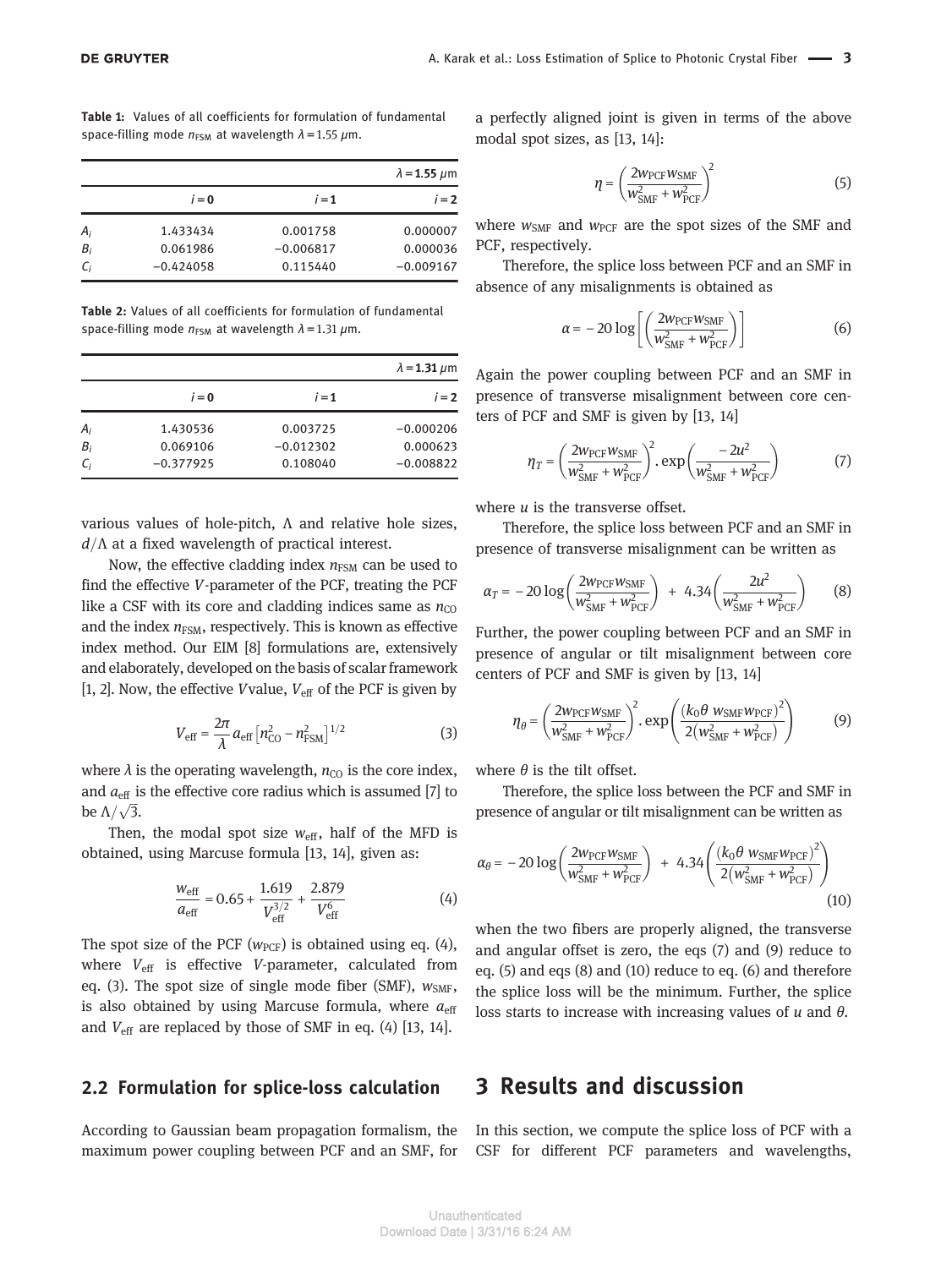mentioned below, whereas for CSF, we take the SMF-28 type of CSF with core diameter 8.3 μm and core and cladding refractive indices as 1.5362 and 1.5306 respectively, as stated in preceding works [13].

#### 3.1 The splice loss between PCF and SMF with variation of hole-pitch

We now compute the splice losses between the PCF and SMF-28 following eq. (6) with the variation of hole-pitch Λ for various relative hole sizes,  $d/\Lambda$ , values of 0.45 and 0.40, in decreasing order at an wavelength of  $\lambda$  = 1.55 μm. Further, in our calculation, we estimate the splice losses between PCF and SMF-28 in the endlessly single mode region of the PCF, since our EIM is taken in this region. We consider these two values of  $d/\Lambda$  as typical example [7, 10]. Here, we show our results of splice loss with variation of  $\Lambda$  in Figure 2(a) and 2(b) by solid curves. For comparison, we have considered  $a_{\text{eff}} = \Lambda / \sqrt{3}$  for PCF in consistence with earlier work [7, 8]. Then we also compare splice losses computed by our EIM with those available in literature based on the vector FEM [10] shown by dotted curves and SIFA [7] shown by dash-dotted curves. On the basis of our EIM, we also see that, when the fibers are properly aligned, the splice loss is decreasing with increasing hole-pitch  $\Lambda$  for different relative hole sizes  $d/\Lambda$ . From the figures, it is seen that, obtained results are matching reliably with rigorously available results. However, we see that, our EIM, consistently but predictably, underestimates the splice loss whereas SIFA results, although mostly in between FEM and ours appear to be inconsistent. Accepting the rigorous FEM results as standard, SIFA over estimates FEM results at lower Λ and gradually underestimates the later at higher Λ. But, so far as the consistency in trend is concerned, our EIM stands as a reliable candidate in comparison to SIFA. However, we should emphasize in this context, that SIFA calculates the effective cladding index  $n_{FSM}$  by applying full vectorial finite element calculation only to central unit cell, consisting of central and surrounding hexagonal air-holes, taken as cladding [7]. The use of such FEM is deeply involved whereas our formulations are not only presented as ready reference but also can be derived right from fundamental principle. Thus, in our EIM, one can easily and pedagogically derive the  $n_{FSM}$  directly from known equation in the scalar framework [1, 2, 8] explained in Appendix. Thus overview of the results obtained for our EIM, FEM and SIFA methods favors our EIM method only for its simplicity but at the expanse of accuracy. However, in order to utilize the simplicity, we feel that simple correction scheme can be



Figure 2: (a) Splice-losses with variation of hole pitch Λ at wavelength  $\lambda = 1.55 \,\mu m$  and relative hole size  $d/\Lambda = 0.45$ . (b) Splice-losses with variation of hole pitch Λ at wavelength  $\lambda = 155 \,\mu m$  and relative hole size  $d/\Lambda = 0.40$ .

proposed to scale the raw results of splice-loss estimation using our EIM by suitable fitting to the true loss.

In this context, a nonlinear polynomial fit of FEM splice loss ( $\alpha$ <sub>FEM</sub>) results in terms of our EIM splice loss ( $\alpha$ <sub>EIM</sub>) results is carried out as  $\alpha$ <sub>FEM</sub> =  $a + b\alpha$ <sub>EIM</sub>. We take  $\alpha_{\text{FEM}}$  as our true loss. Here, we take a set of  $\Lambda$  values for  $d/\Lambda$  = 0.45 and 0.40 at wavelength  $\lambda$  = 1.55 μm and calculate the  $\alpha_{\text{EIM}}$  and  $\alpha_{\text{FEM}}$ . These calculated splice-loss values are then used in the above fitting equation and the values of fitting coefficients are obtained as  $a = 0.358842$ and  $b = 1.104656$ . The splice-loss results using the fitting coefficients are also shown by circles in the Figure 2(a) and 2(b), where it is clearly evident that, the computed results using these fitting coefficients are almost excellently matching with the true losses.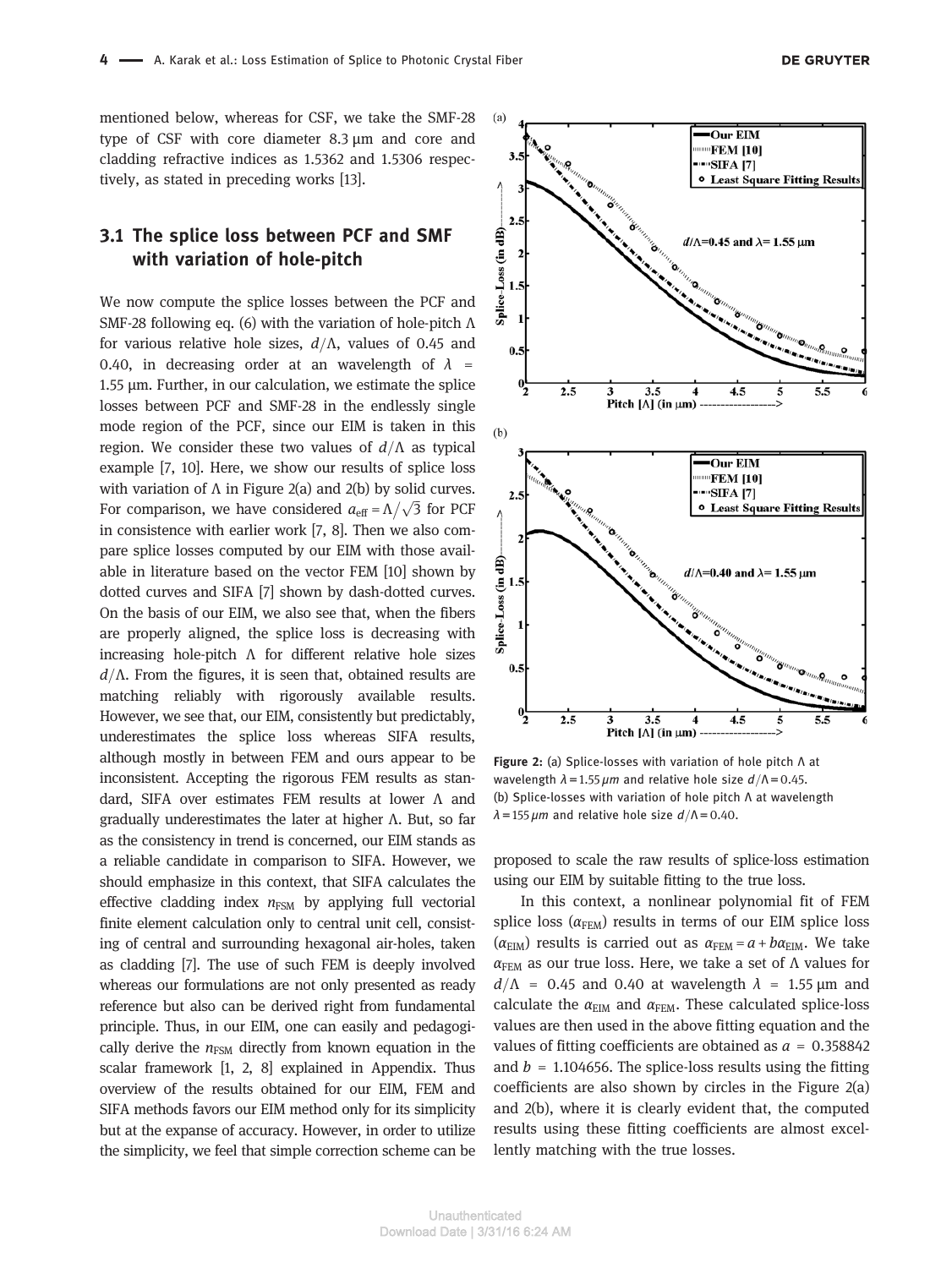#### 3.2 The splice loss between PCF and SMF with the variation of transverse offset

Now, we estimate the transverse splice losses between the PCF and SMF-28 following eq. (8) with variations of transverse offset length  $(u)$  at hole-pitch  $\Lambda = 6 \mu m$ and  $d/\Lambda$  = 0.458 [12] for two different wavelengths  $\lambda$  = 1.55  $\mu$ m and 1.31  $\mu$ m. Then, we have plotted the variation of splice loss with offset length in Figure 3(a) and 3(b) for the same two wavelengths  $\lambda$  = 1.55 µm and



Figure 3: (a) Splice-loss between single mode fiber and photonic crystal fiber with variation of Transverse offset for wavelength  $(\lambda)$  = 155 μm relative hole size  $(d/\Lambda)$  =0.458 and hole Pitch  $(\lambda)$  =  $6 \mu m$ . (b) Splice Loss between single mode fiber and photonic crystal fiber with variation of Transverse offset for wavelength  $(\lambda)$  = 1.31  $\mu$ m relative hole size ( $d/\Lambda$ ) =0.458 and hole Pitch ( $\Lambda$ ) = 6  $\mu$ m.

1.31 μm, respectively, and our results are shown by solid line, whereas dotted curves are representing FEM and dash dots, the MFD results [12]. The MFD results are based on formulation of mode field diameter, developed from involved numerical integration and finite element calculations of mode fields and, hence, not easily accessible from first principles.

It may be noted that our EIM model is valid for  $d/\Lambda \leq 0.45$  in endlessly single-moded region. But, here we consider the cases for  $d/\Lambda$  = 0.458, falling just beyond the borderline of this region. We have to consider this case for the sake of comparison with the available results [12]. Even then, we see an impressive match with those obtained from FEM and MFD techniques, shown in Figure 3(a) and 3(b). Here, we have considered  $a_{\text{eff}} = \Lambda/\sqrt{3}$  as in [7]. It is seen that, our computed splice loss in presence of transverse misalignment is increasing with the increase in transverse offset length for a particular wavelength, relative hole sizes  $d/\Lambda$ , and hole-pitch Λ following similar tends.

It may be relevant to mention that, in our transverse splice-loss calculation, we compute the spot size using well-known Marcuse formulation in eq. (4) which is simple and easy to understand and then we find the splice loss. On the other hand, MFD results of [12] are calculated on the basis of a different expression of PCF spot size, lacking in wide use as enjoyed by Marcuse relations. Moreover, whereas our spot size can be, directly, calculated right from scratch using our EIM model based on [2], it is difficult to deduce the MFD expressions of [12]. It may be relevant to point out that like the procedure of fitting in Section 3.1 in case of absence of misalignment, we can proceed similarly to propose a least square fitting procedure to scale the raw splice losses to true or FEMbased splice losses in Figure 3(a) and 3(b) in case of presence of transverse misalignment.

#### 3.3 The splice loss between PCF and SMF with the variation of angular offset

Now, we estimate the angular splice losses between the PCF and SMF-28 following eq. (10) with variations of angular mismatch (θ) at hole-pitch  $Λ = 6 \mu m$  for  $d/Λ$  = 0.45 and 0.40. Then, we have plotted the variation of splice loss with angular mismatch in Figure 4(a) and 4(b) for the two wavelengths  $\lambda$  = 1.55 µm and 1.31 µm, respectively, and in the figures the solid line represents the  $d/\Lambda$  = 0.45 results, whereas dash-dotted curves are representing  $d/\Lambda = 0.40$ . Here also, we have considered  $a_{eff} = \Lambda / \sqrt{3}$  as in [7]. It is seen that, our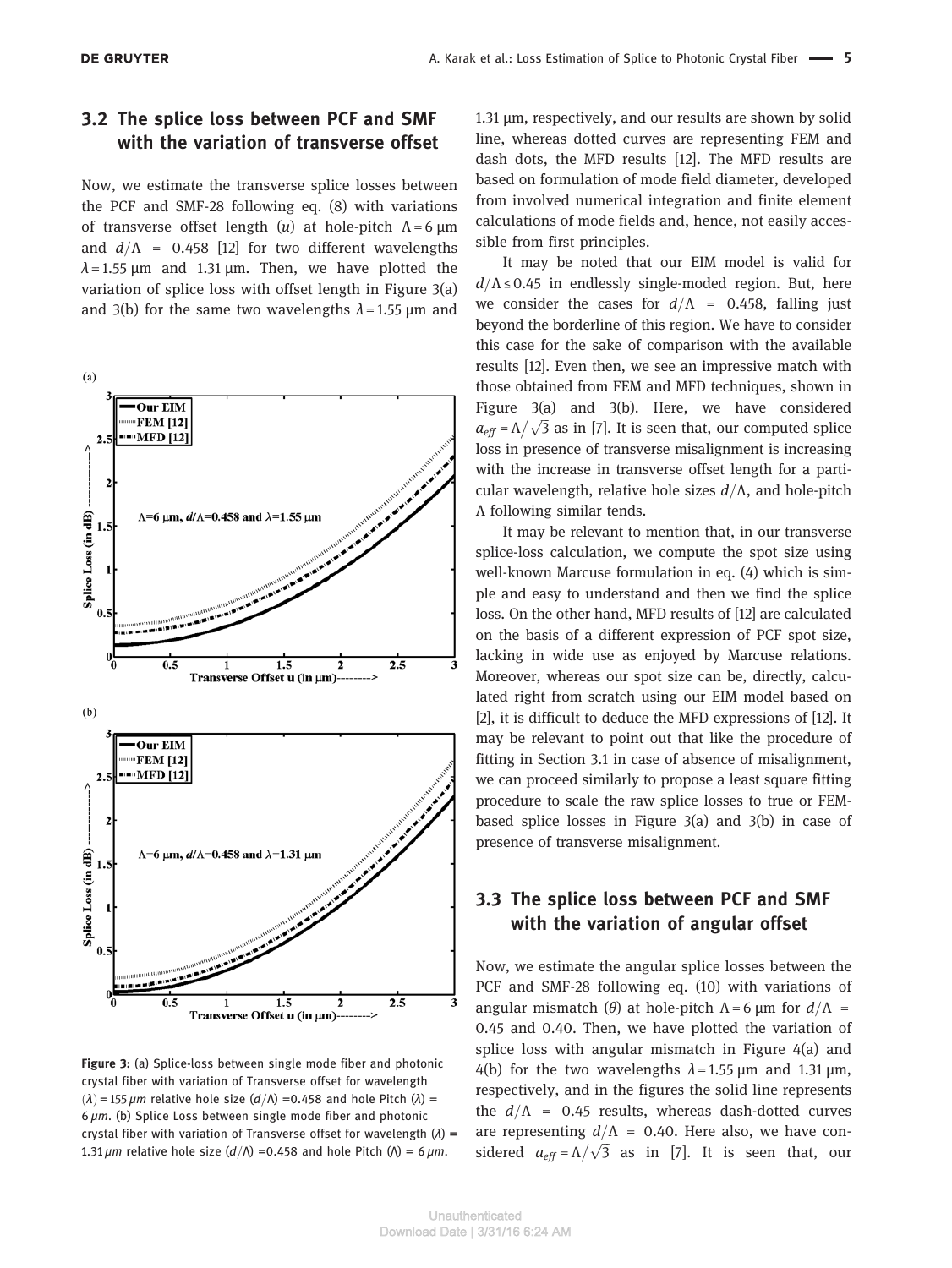

Figure 4: (a) Splice Loss between single mode fiber and photonic crystal fiber with variation of Angular offset for wavelength  $(\lambda)$  = 1.55  $\mu$ m and hole Pitch ( $\Lambda$ ) = 6  $\mu$ m at relative hole size (d/ $\Lambda$ ) =0.45 and 0.40. (b) Splice Loss between single mode fiber and photonic crystal fiber with variation of Angular offset for wavelength  $(\lambda)$  = 1.31  $\mu$ m and hole Pitch (Λ) = 6  $\mu$ m at relative hole size (d/Λ) =0.45 and 0.40.

computed splice loss in presence of angular misalignment is increasing with the increase in angular mismatch for a particular wavelength, relative hole sizes  $d/\Lambda$ , and hole-pitch  $\Lambda$ . Our calculations related to splice losses for tilt are expected to generate interest in system designers to use our results.

To summarize, we have justified the simplicity and reliability of our method of calculation of splice loss based on our simplified EIM which can be developed from first principle. Further, we believe that the method would impress the system users to estimate, readily, such losses without much computations.

# 4 Conclusion

We have calculated the splice losses between the PCF and an SMF, using our simple approach based on a very recently developed complete formulation for a wide range of fiber parameters and wavelengths. Our approach is made more simple since we take a fixed wavelength for practical application and thereby present less number of relevant coefficient required for effective cladding index calculation. Also the splice losses between the PCF and an SMF in presence of transverse offset and angular mismatch are studied using our simple formulation. It is clearly evident that the transverse offset splice-loss results obtained using this approach are matching fairly excellently with available results. This stands to justify validity the proposed computational schemes as reliable alternative to compute splice loss by our EIM model for easy estimation of propagation characteristics of practical interest and wide use by system users. Further, we proposed a least square fitting formulation to fit our simple but approximate loss values to true splice-loss values. This formulation should find wide attention of the system designers as ready reference.

Acknowledgment: The authors are grateful to the Centre for Research in Nanoscience and Nanotechnology (CRNN), University of Calcutta for infrastructural support. The first author gratefully acknowledges the financial support for award of senior research fellowship of UGC by CRNN, CU. The authors gratefully acknowledge anonymous reviewer for constructive suggestions.

## Appendix

The normalized parameters  $v$  and  $u$  for the infinite cladding region of the chosen PCF are given by [1]:

and

with

$$
v = k \Lambda (n_{CO}^2 - 1)^{1/2}
$$
 (11)

$$
u = k \Lambda \left( n_{CO}^2 - \frac{\beta^2}{k^2} \right)^{1/2}
$$
 (12)

$$
u^2 + w^2 = v^2
$$

(13)

To obtain the  $n_{FSM}$ , a basic air-hole at the center of a hexagonal unit cell is approximated to a circle in a